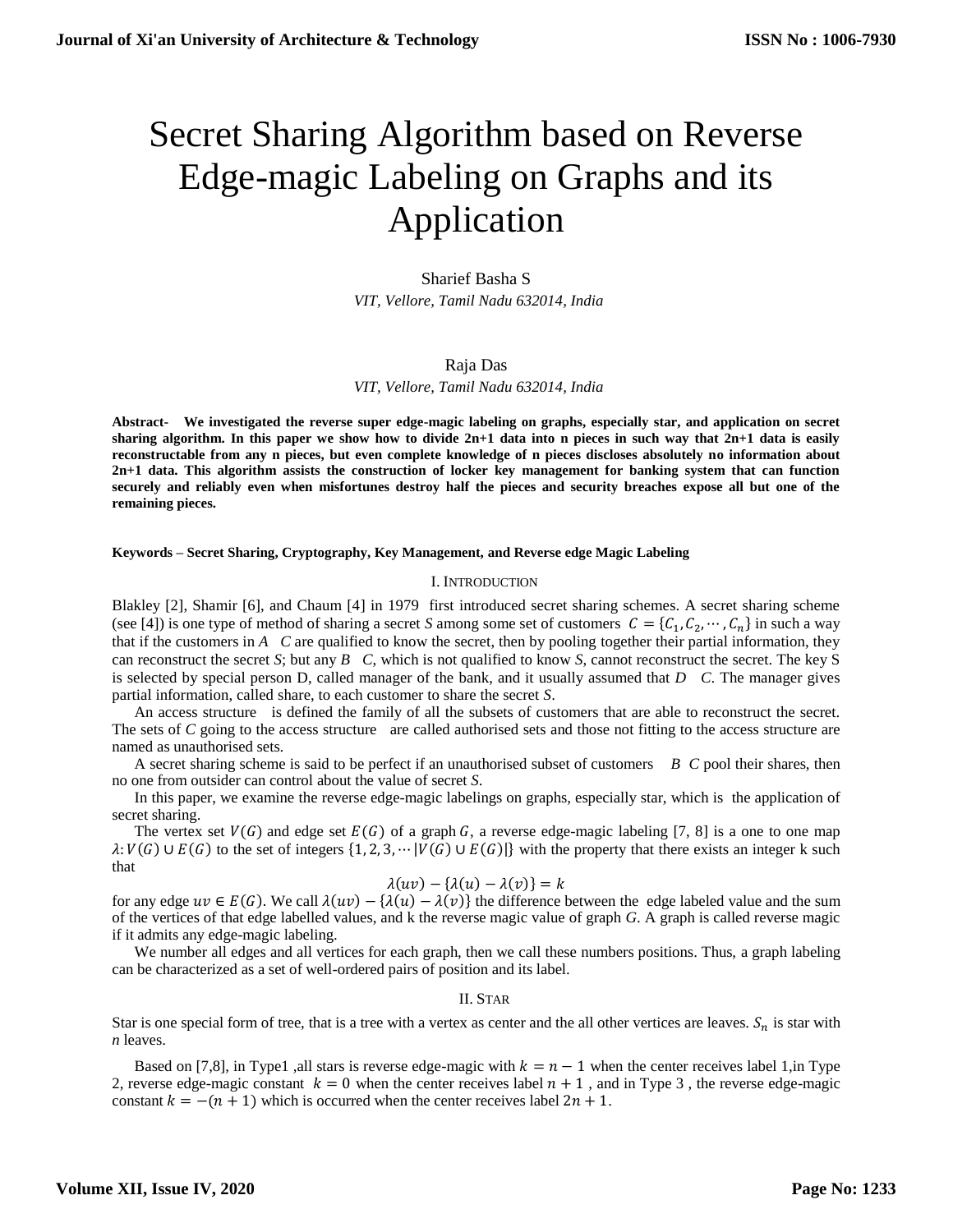In Type 1, let  $S_n$  be a star of  $n + 1$  vertices where the vertex set. Now in some order, we number all of the vertices by integers 1, 2, …,  $n + 1$  with the center receives number 1. Thus all edges in  $S_n$  are of the form  $(1, j)$  where  $j =$ 2, 3,  $\cdots$ ,  $n + 1$ . Next we endure numbering the edges as follows,

```
1, 2, numbered with n + 21, 3, numbered with n + 31, 4, numbered with n + 4⋯
            …
            \ddotsc1, n + 1, numbered with 2n + 1
```
Thus we can represent the reverse edge-magic labeling on star as a set of ordered pairs of position and its label.



Figure 1. Reverse edge magic labelling of Star graph  $S_6$  as center label 1 &  $k = 5$ 

In Type 2, Let  $S_n$  be a star of  $n + 1$  vertices where the vertex set. Now in some order, we number all of the vertices by integers 1, 2, 3,  $\cdots$ ,  $n + 1$  with the center receives number  $n + 1$ . Thus all edges in  $S_n$  are of the form  $(n +$ 1, j), where  $j = 1, 2, 3, \dots, n$ . Next we endure numbering the edges as follows,

```
n + 1, 1, numbered with n + 2n + 1, 2, numbered with n + 3n + 1, 3, numbered with n + 4\ddotsc⋯
            …
n + 1, n, numbered with 2n + 1
```
Thus we can represent the reverse edge-magic labeling on star as a set of ordered pairs of position and its label.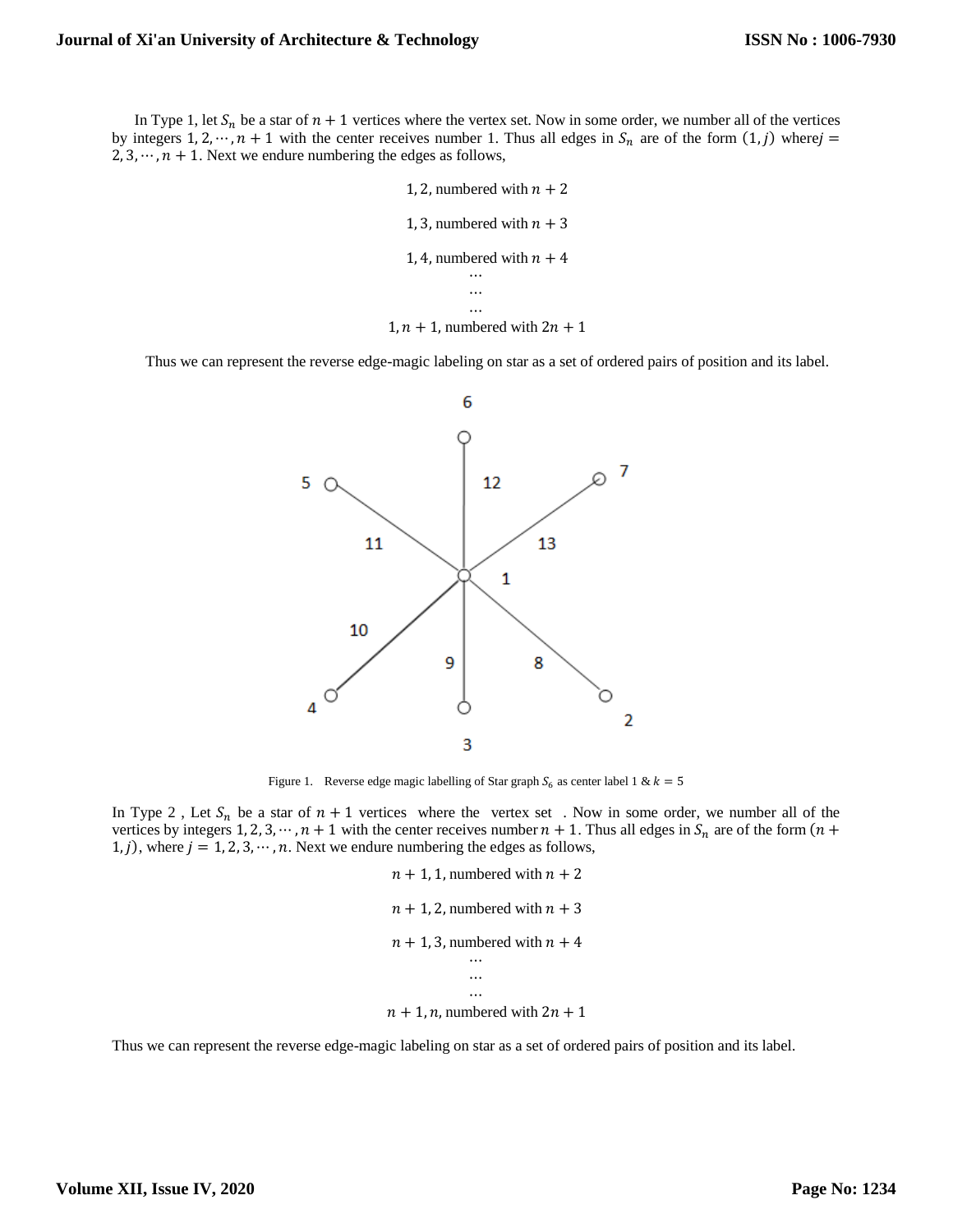

Figure 2. Reverse edge magic labelling of Star graph  $S_6$  as center label 7 &  $k = 0$ 

In Type 3, Let Sn be a star of  $n + 1$  vertices where the vertex set. Now in some order, we number all of the vertices by integers 1, 2, 3, …,  $n + 1$  with the center receives number  $2n + 1$ . Thus all edges in Sn are of the form  $(2n + 1, j)$ , where  $j = 1, 2, 3, \dots, n$ . Next we endure numbering the edges as follows,

> $2n + 1$ , 2, numbered with  $n + 1$  $2n + 1$ , 3, numbered with  $n + 2$  $2n + 1$ , 4, numbered with  $n + 3$ ⋯ … ⋯  $2n + 1$ , *n*, numbered with  $2n$

Thus we can represent the reverse edge-magic labeling on star as a set of ordered pairs of position and its label.



Figure 3. Reverse edge magic labelling of Star graph  $S_6$  as center label 13 &  $k = 7$